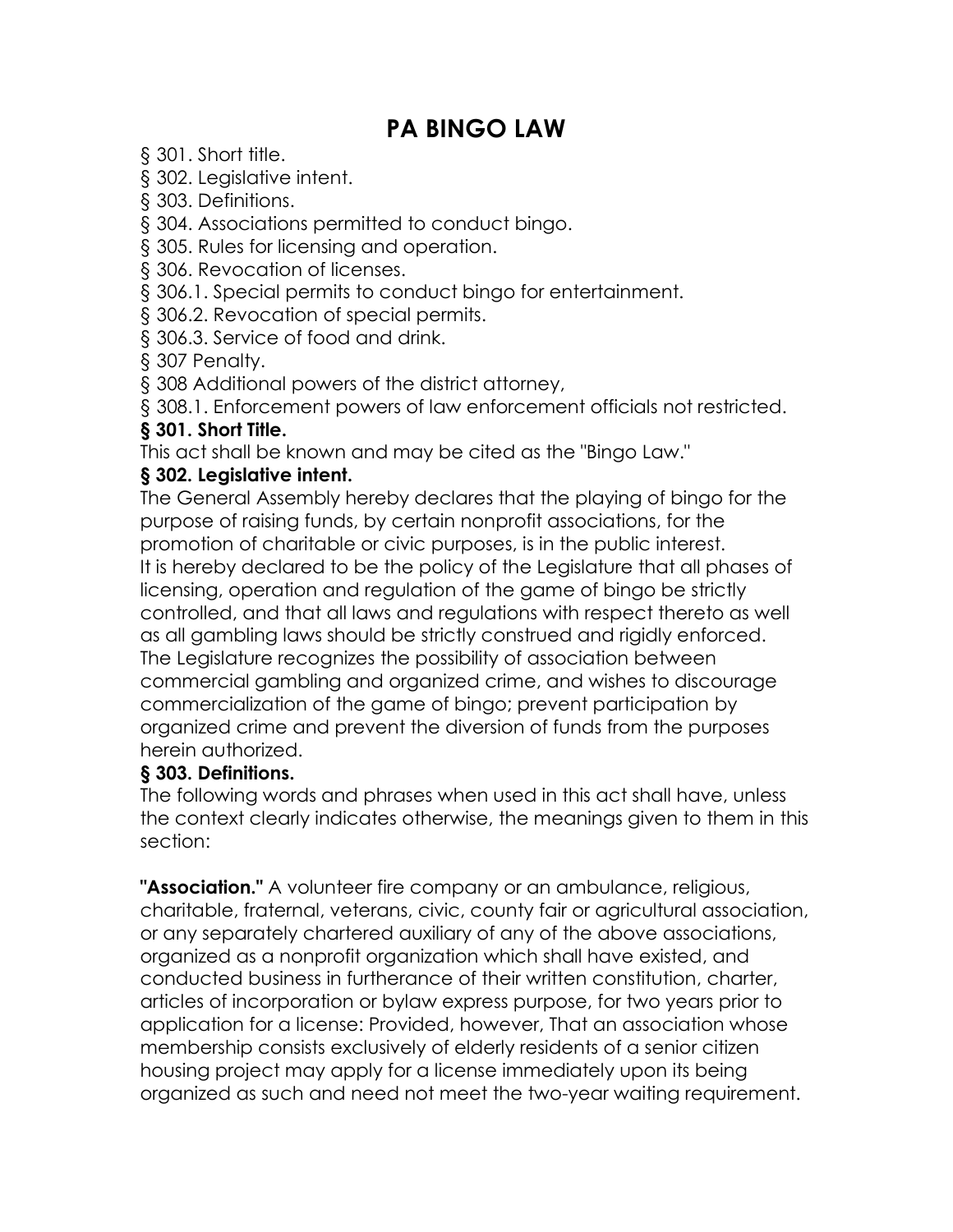This term shall not be interpreted to include political organizations as associations eligible for a bingo license. An association shall not be denied a bingo license because its name denotes affiliation with a political organization if in fact the association is not a political organization as evidenced by its written constitution, charter, articles of incorporation or bylaw express purpose.

**"Bingo."** A game in which each player has a card or board containing five horizontal rows all but the central one containing five figures. The central row has four figures with the word "free" marked in the center thereof. Any preannounced combination of spaces when completed by a player constitutes bingo. In the absence of a preannouncement of a combination of spaces, any combination of five in a row whether horizontal or vertical when completed by a player constitutes bingo when its numbers are announced and covered. A wheel or other mechanical device may be used by any person conducting the game of bingo, and any such person may award a prize to any player or players first completing any combination constituting bingo.

**"Bona fide member."** Any individual who holds a full membership in the association as defined by the association's constitution, charter, articles of incorporation or bylaws and has been a member of the association for at least one year. The term shall also include those individuals who are members of an auxiliary or recognized junior affiliate of the parent association.

**"Charitable purpose."** Benevolent or philanthropic purpose.

**"Civic purpose."** Community purpose.

**"Elderly residents of a senior citizen housing project."** Persons aged 62 years or older who reside in an elderly housing project receiving rental assistance pursuant to the Federal Housing and Community Development Act of 1974.

**"Equipment."** Tables, chairs, cards, microphones, amplifiers, speakers and all other machinery and articles used to conduct a game of bingo.

**"Law enforcement official."** A municipal police officer, a member of the Pennsylvania State Police, the sheriff of a county or a deputy sheriff.

**"Licensing authority."** The county treasurer, or in any home rule county or city of the first class, where there is no elected treasurer, the designee of the governing authority.

### **§ 304. Associations permitted to conduct bingo.**

Any association, for a charitable or civic purpose, when licensed pursuant to this act, may conduct the game of bingo as herein defined.

### **§ 305. Rules for licensing and operation.**

**(a) Issuance and fee.**-The licensing authority shall license, upon application, any association as defined in section 3 to conduct the game of bingo at one location in the county, which, when in a county of the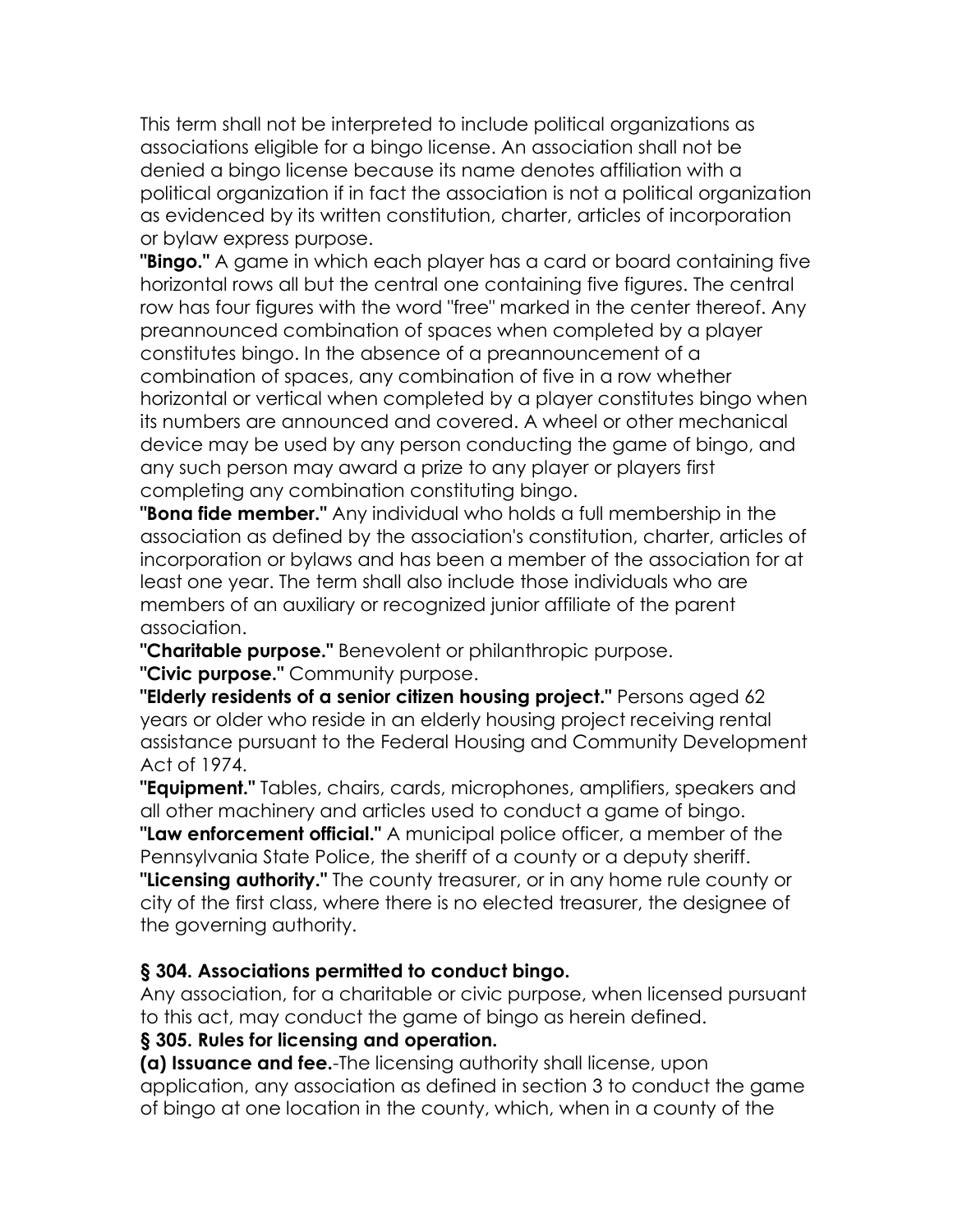second class, shall only be in the city, borough or township where the main business office or headquarters of the association is located. The county treasurer of a county of the second class shall indicate on each license the city, borough or township where the association may conduct bingo. The single municipal location limitation shall not apply to a group of licensed associations conducting bingo at a central location. The license fee to be charged to each nonprofit association shall be \$100 per annum except to those recognized senior citizens' groups who conduct bingo for their members only the fee shall be \$50 per annum. The license fee to be charged to each agricultural association or county fair shall be \$100 per annum. Associations which conduct bingo only one period each year for not more than three consecutive days shall be charged \$15 for the issuance of their license. The fees collected pursuant to this section shall be paid by the licensing authority into the general fund of the county and used for county purposes. All records retained by the licensing authority relating to the issuance of bingo licenses and bingo permits shall be public information.

**(b) Display.**-Licenses issued pursuant to this section shall be publicly displayed at games conducted by licensees.

**(c) Operation.**-Each licensed association shall comply with the following restrictions and rules governing the operation of bingo:

(1) No person under the age of 18 shall be permitted to play bingo unless accompanied by an adult.

(2) No association shall conduct bingo more than twice in any one week, except an association shall be permitted to conduct the game of bingo for a period not to exceed ten days at the association's exposition, carnival or fair site in addition to the regularly scheduled games.

(3) Prizes awarded shall not exceed a value of \$250 for any one game of bingo, except for jackpot games which shall not exceed a value of \$2,000 for one such game. In addition, no more than \$4,000 in prizes shall be awarded in any calendar day.

(4) Only associations licensed to conduct bingo shall be permitted to advertise their bingo games. Such advertisements shall contain the date, time, location, whether cash or merchandise prizes will be awarded and the name of the association licensed to conduct the bingo game and the name of the individual in charge of the operation of the game. An association shall not advertise the prizes or their dollar value which will be awarded nor shall they advertise a guaranteed prize dollar value.

(5) The association shall own the equipment used in playing bingo or shall sign a written agreement leasing the equipment from another licensed association for a fee which is not determined by the amount of receipts realized from the playing of bingo or the number of people attending bingo games. Joint ownership of bingo equipment shall be permitted only if both owners of the equipment are licensed associations. This paragraph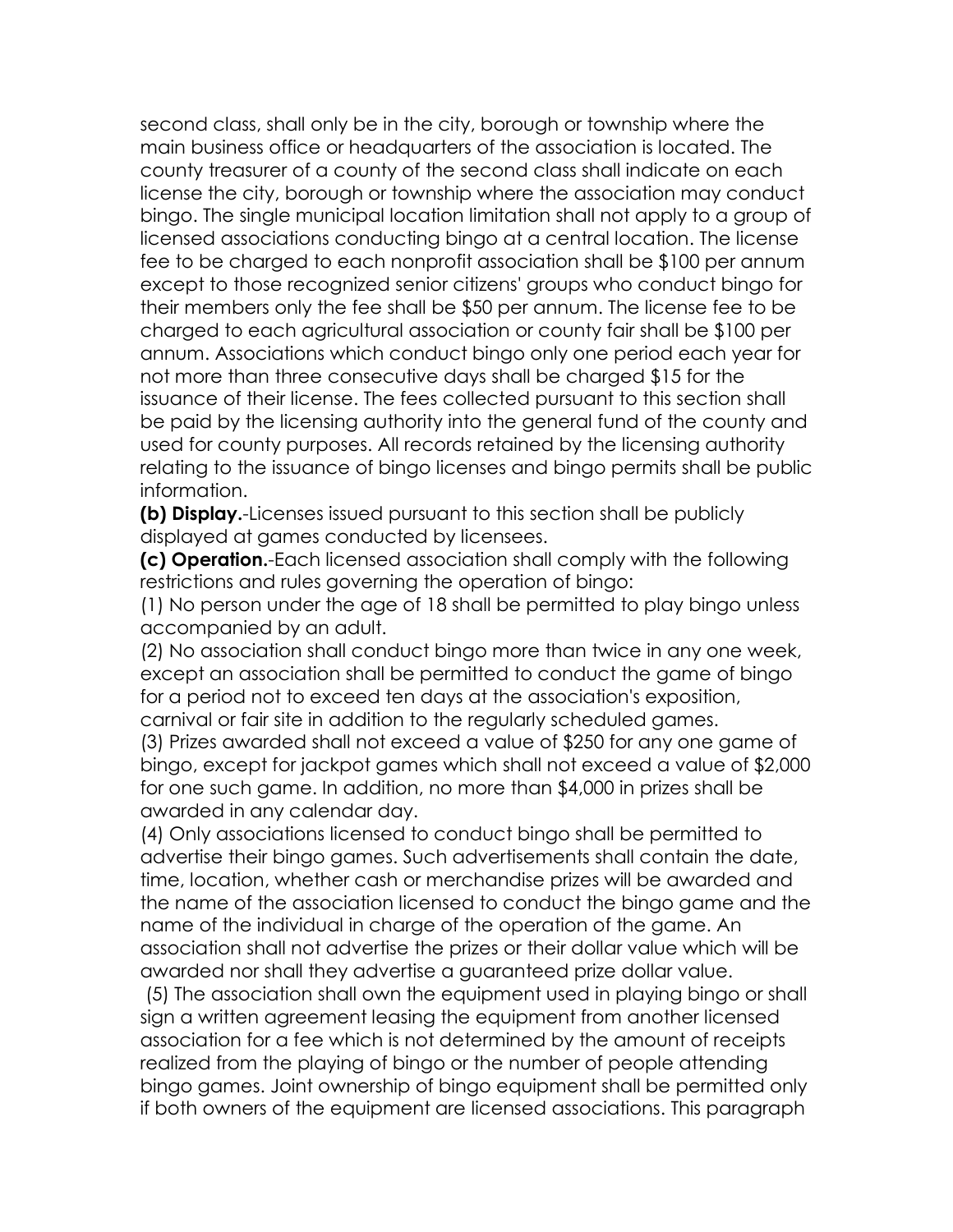shall not apply to associations contracting charitable organizations or outside operators to conduct bingo at expositions, carnivals or fairs. (6) The association shall own both the premises upon which bingo is played and the personal property used in the conduct of the game, or if it does not, the association shall sign a written agreement leasing such premises or personal property from the owner thereof for a fee which is not determined by either the amount of receipts realized from the playing of bingo or the number of people attending bingo games. An association shall not lease such premises or personal property from any person who has been convicted of a felony or a violation of this act.

(7) Each association shall keep written records of the moneys and merchandise collected and distributed for each day they conduct bingo. These records shall indicate the total proceeds collected, the total prize money distributed, the total value of all merchandise awarded as a prize and the amount of moneys paid as rentals or wages and to whom such rentals or wages were paid. All prizes awarded having a value greater than \$250 shall be specifically described in the association's records.

(8) Each association shall deposit with a financial institution all proceeds for each day's bingo game in an account in the association's name. This deposit shall be made before any of the proceeds may be used for any other purpose, except for payment of prize money and compensation to members employed in the operation of the game.

(9) No association shall permit any person who is not a bona fide member of the association or who has been convicted of a felony or a violation of this act to manage, set up, supervise or participate in the operation of the association's bingo games. Nothing contained in this act shall be construed to prohibit individuals under 18 years of age from participating in the operation of the game and being compensated therefor if written permission is obtained from their parent or guardian.

(10) Associations which obtain a license for the purpose of conducting bingo at an exposition, carnival or fair for a period not exceeding ten days shall be permitted to contract a charitable organization to manage, set up, supervise or participate in the operation of the bingo game provided only merchandise prizes are awarded. Only bona fide members of the contracted charitable organization shall be permitted to participate in the operation of the bingo game. If no charitable organizations are available, the association may contract an outside operator to conduct the game for merchandise at the exposition, carnival or fair site. The provisions of this paragraph shall not be construed to allow bingo games to be ordinarily carried out on a commercial basis in this Commonwealth.

(11) No person shall participate in the operation of bingo games on more than four days in any calendar week, which games may be operated by no more than two different licensed associations. This provision shall not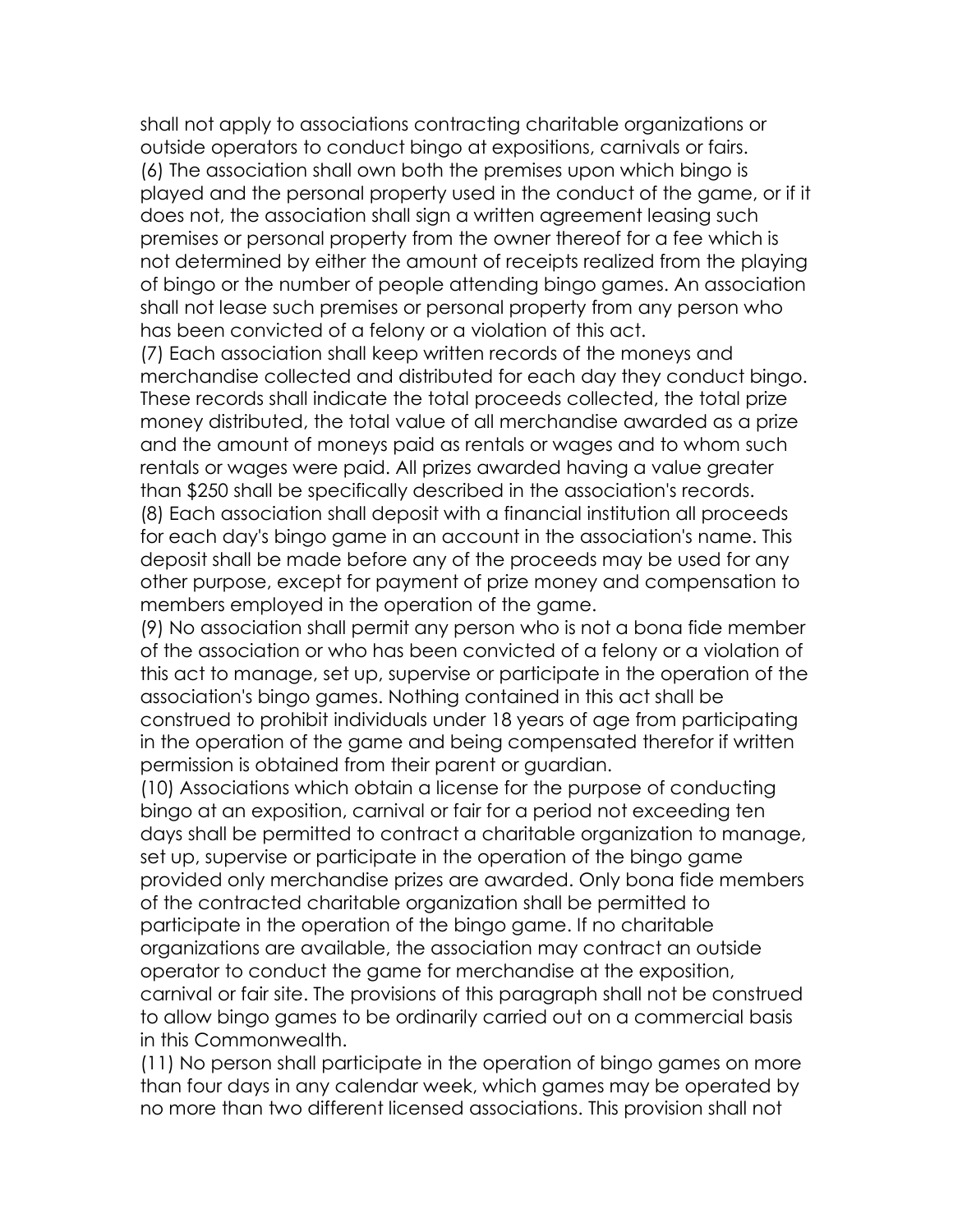apply to persons engaged in the operation of bingo for merchandise at expositions, carnivals or fairs not exceeding ten days in duration.

(12) No supplier of merchandise nor any person who has been convicted of a felony or a violation of this act shall have a pecuniary interest in the operation or proceeds of the bingo game.

**(d) Application for license.**-Each association shall apply to the licensing authority for a license on a form to be prescribed by the Secretary of the Commonwealth. Said form shall contain an affidavit to be affirmed by the executive officer or secretary of the association stating that:

(1) No person under the age of 18 will be permitted by the association to play bingo unless accompanied by an adult.

(2) The facility in which any game of bingo is to be played does have adequate means of ingress and egress and adequate sanitary facilities available in the area.

(3) The association is the sole or joint owner with a licensed association of the equipment used in playing bingo or it leases the equipment from another licensed association under a written agreement for a fee which is not determined by the amount of receipts realized from the playing of bingo or the number of people attending bingo games. This paragraph shall not apply to associations contracting with charitable organizations or outside operators to conduct bingo at expositions, carnivals or fairs.

(4) The association is the owner of both the premises upon which bingo is played and the personal property used in the conduct of the game or, if it is not, that the association is not leasing such premises or personal property from the owner thereof under an oral agreement, nor is it leasing such premises or personal property from the owner thereof under a written agreement at a rental which is determined by either the amount of receipts realized from the playing of bingo or the number of people attending bingo games, nor is it leasing such premises or personal property from a person who has been convicted of a felony or a violation of this act.

(5) The association will not conduct the playing of bingo more than twice per week in any one week, except those associations conducting bingo at expositions, carnivals or fairs.

(6) The association in any calendar day will not award a total of more than \$4,000 in prizes.

(7) The association is a nonprofit association as defined in this act.

**(e) Limitation on compensation.**-No person may be employed in the operation or the actual running of a bingo game for compensation greater than \$50 per day, except employees of outside operators under section 5(c)(10), and any person compensated shall be paid individually by check or by cash, in which case the payee shall sign a written receipt thereof. In addition, no person shall receive compensation from more than one source for services rendered in the operation of a bingo game.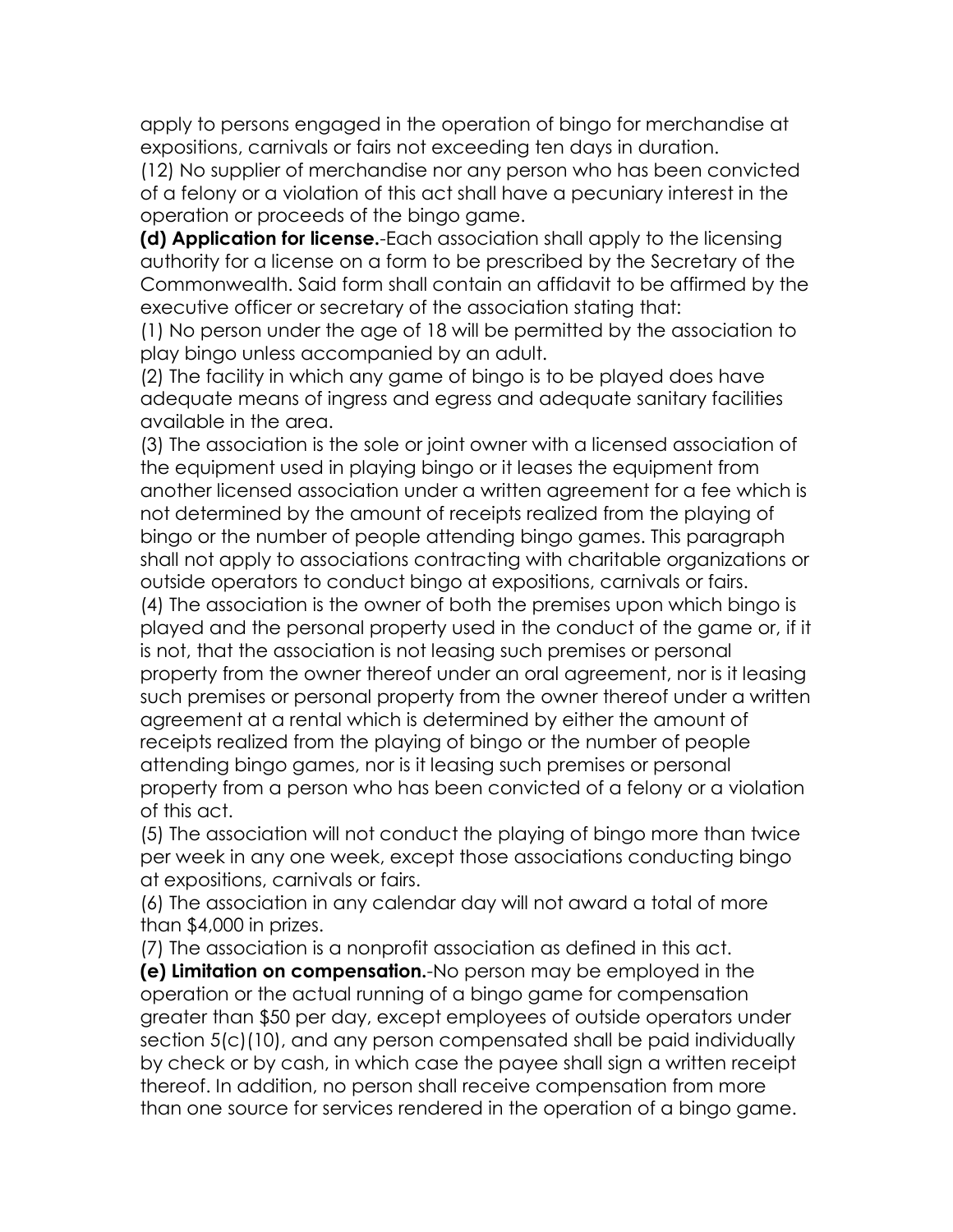**(f) Investigation of association.**-The licensing authority may request an investigation to verify the statements made in any application for a license.

#### **§ 306. Revocation of licenses.**

**(a) Grounds.**-The licensing authority shall revoke or refuse to renew the license of any association whenever the district attorney finds upon investigation that:

(1) Any of the funds derived from the operation of the game of bingo are used for any purpose which does not support the nonprofit purposes of the association.

(2) Any person under the age of 18 unaccompanied by an adult is playing bingo as herein defined.

(3) The facility in which any game of bingo is played does not have adequate means of ingress and egress or does not have adequate sanitary facilities available in the area.

(4) Greater compensation than is herein authorized has been paid to or received by any person, or that a person or persons other than those authorized in section 5 have been involved in managing, setting up, operating or running the game.

(5) The association conducts bingo using bingo equipment which it does not own solely or jointly with another licensed association or which it leases in violation of the statement contained in its license application provided by section 5(d)(3).

(6) The association conducts bingo upon premises which it does not own or with personal property it does not own and is either:

(i) leasing such premises or personal property used in the conduct of the game from the owner thereof under an oral agreement;

(ii) leasing such premises or personal property from the owner thereof under a written agreement at a rental which is determined by either the amount of receipts realized from the playing of bingo or the number of people attending bingo games; or

(iii) leasing such premises or personal property from a person who has been convicted of a felony or a violation of this act.

(7) False or erroneous information was provided in the original notarized application.

(8) An association has been convicted of a violation of this act as evidenced by a certified record of the conviction.

**(b) Production of records.**-The district attorney may require the licensees to produce their books, accounts and records relating to the conduct of bingo in order to determine whether a license should be revoked or renewal thereof denied. Licensees shall also be required to produce their license, books, accounts and records relating to the conduct of bingo to other law enforcement officials upon proper request.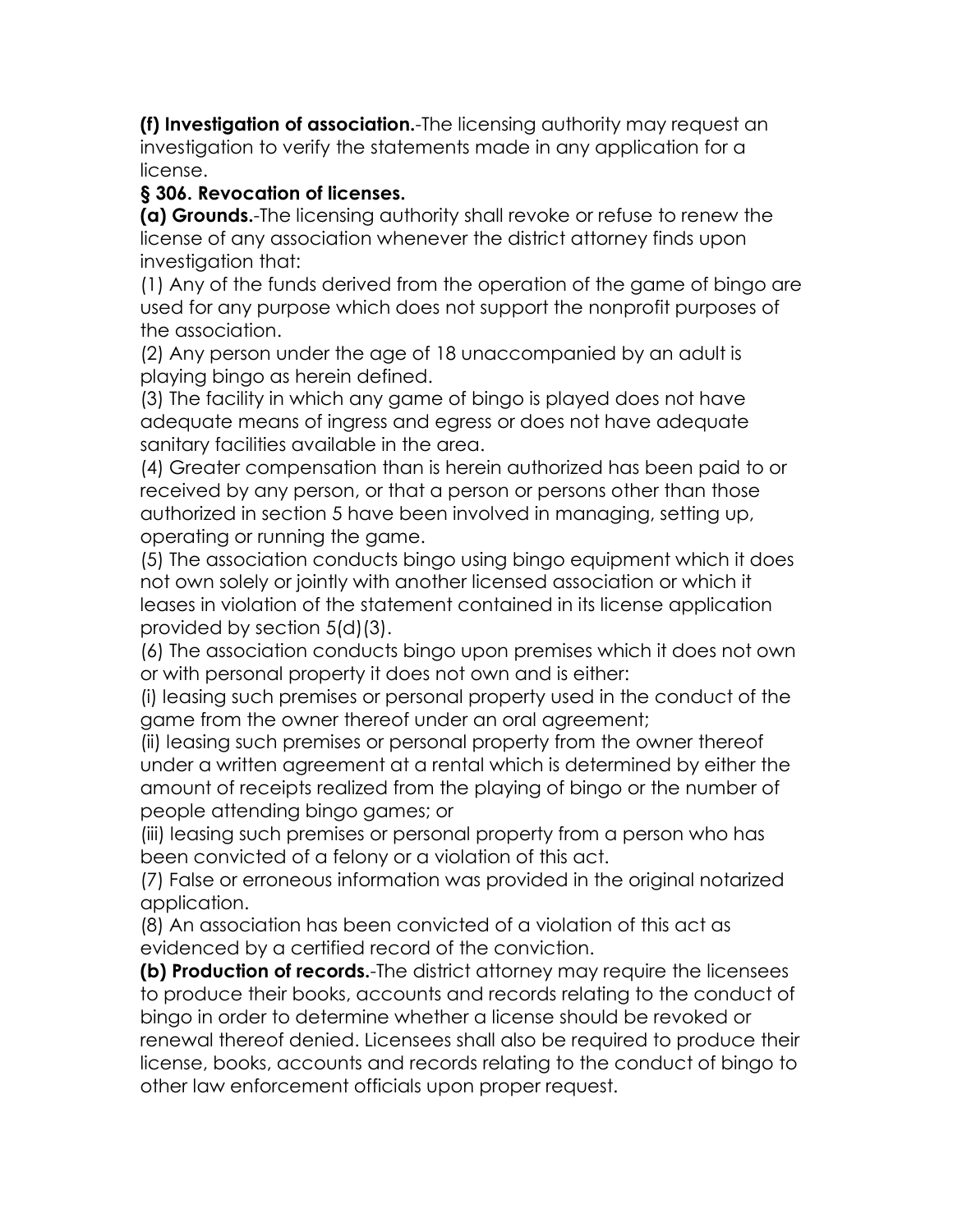**(c) Possible revocation.**-The licensing authority may revoke the license of any association if he finds that the association has knowingly employed any person in the operation of their bingo game who has been convicted of a violation of this act.

**§ 306.1. Special permits to conduct bingo for entertainment.**

**(a) Issuance and fee.**-Upon application each year, the licensing authority may issue to community recognized nonprofit organizations a special permit to conduct bingo for entertainment purposes only. No fee shall be charged for the issuance of a special permit.

**(b) Operation.**-Organizations issued special permits shall not conduct bingo for the purpose of making a profit. All prizes awarded shall be of nominal value. No person who has been convicted of a felony or a violation of this act shall be permitted to manage, set up, supervise or participate in the operation of the bingo game.

**(c) Application for permit.**-Each organization shall apply to the licensing authority on a form to be prescribed by the Secretary of the Commonwealth. Said form shall contain an affidavit to be affirmed by the executive officer or secretary of the organization stating that:

(1) The organization is a nonprofit community recognized organization.

(2) No person under the age of 18 will be permitted by the organization to play bingo unless accompanied by an adult.

(3) The organization is conducting bingo for entertainment purposes only and all prizes awarded will be of nominal value.

**(d) Limitation on compensation.**-No person shall be compensated for services rendered in the operation of bingo played for entertainment purposes pursuant to this section.

**§ 306.2. Revocation of special permits.**

**(a) Grounds.**-The licensing authority shall revoke or refuse to renew the special permit of any organization whenever the district attorney finds upon investigation that:

(1) The organization is conducting Bingo for purposes of making a profit.

(2) Any person under the age of 18 unaccompanied by an adult is playing bingo as herein defined.

(3) Compensation prohibited by this act has been paid to or received by any person.

(4) False or erroneous information was provided in the original notarized application.

(5) The organization has been convicted of a violation of this act as evidenced by a certified record of the conviction.

**(b) Possible revocation.**-The licensing authority may revoke the special permit of any organization if it finds that the organization has knowingly employed any person in the operation of their bingo game who has been convicted of a violation of this act.

**§ 306.3 Service of food or drink.**